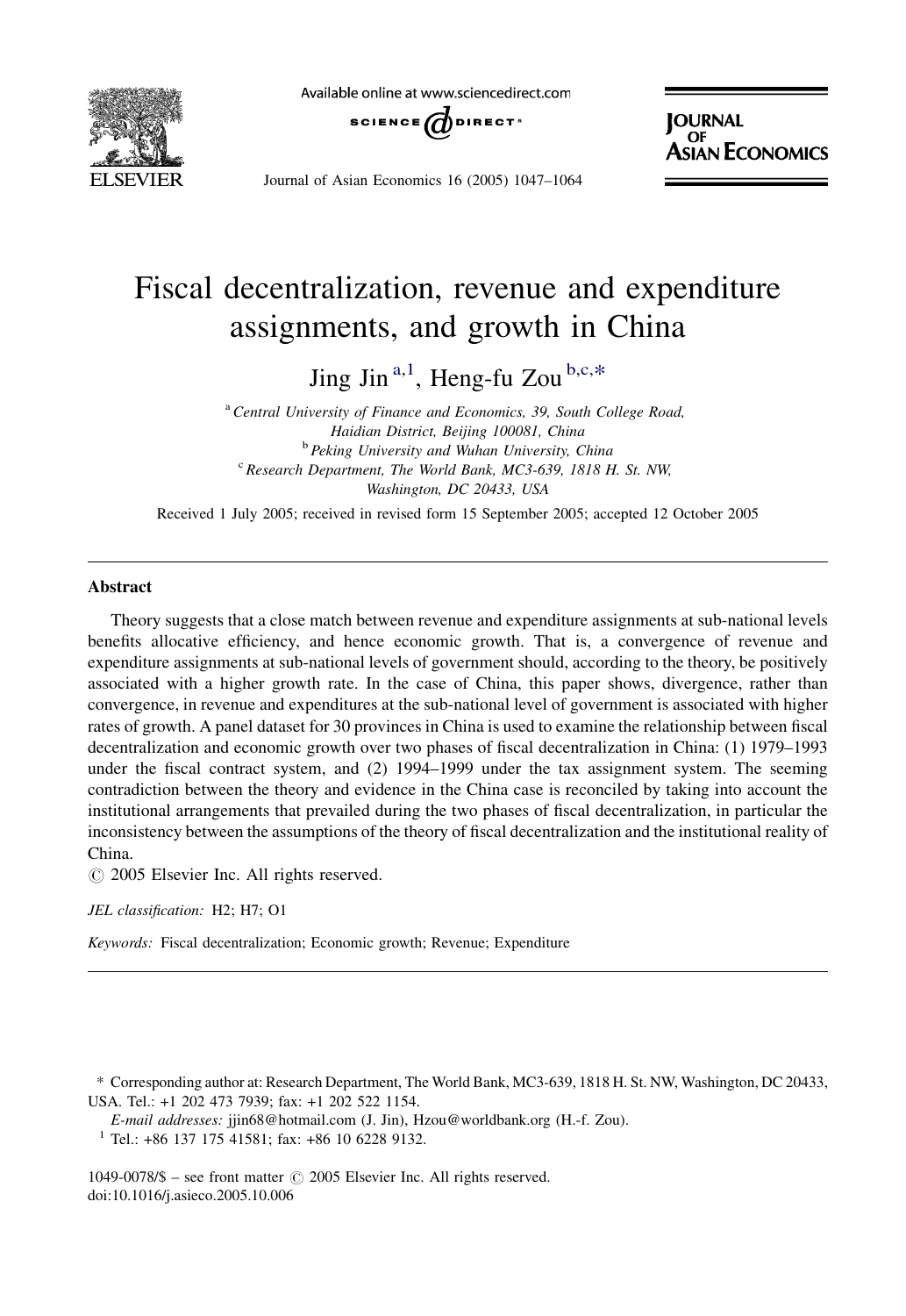## 1. Introduction

Since initiating economic reforms in 1978, fiscal decentralization has been a central component of China's economic policy at a time when China has experienced unprecedented economic growth. Although China remains a unitary political system, where sub-national government elections are virtually not exist, its fiscal system is nevertheless a decentralized one featured by a fiscal contract system  $(1980-1993)^{1}$  and revenue assignment system (1994– present). Regardless of China's non-democratic institutions, the benefits of fiscal decentralization seem still applicable, according to [Oates \(1972, p. xvi\),](#page--1-0) because ''for an economist, however, constitutional and political structures are of less importance: What is crucial for him is simply that different levels of decision-making do exist, each of which determines levels of provision of particular public services in response largely to the interests of its geographical constituency. By this definition, practically any fiscal system is federal or at least possesses federal elements''.

The question of whether fiscal decentralization has contributed to China's economic success over the past 20 years is, however, open to debate. Some argue that fiscal decentralization has been fundamental to China's economic success [\(Oi, 1992](#page--1-0); [Qian, 1999](#page--1-0); [Qian & Weingast, 1997](#page--1-0)). It has been asserted that the fiscal contract system (1980–1993) provided material incentives that encouraged and rewarded sub-national governments to promote local economies ([Oi, 1992;](#page--1-0) [Qian, 1999\)](#page--1-0). Secondly, [Qian \(1999\)](#page--1-0) assumes that sub-national governments had less control over banks and therefore could not bail out their state-owned enterprises (SOEs) by extending credit to them as the central government did. Fiscal decentralization, they argue, hardened the budget constraints of sub-national governments' SOEs, and thus made these SOEs more efficient [\(Qian,](#page--1-0) [1999\)](#page--1-0). The fiscal contract system, it is also asserted, allowed sub-national governments to conceal information about their financial position and enabled them to avoid revenue predation from the Center [\(Qian & Weingast, 1997](#page--1-0)), thus allowing them to retain the financial resources they needed for investments that promoted economic development.

Some studies have, however, offered evidence suggesting that fiscal decentralization fragmented the national market, and hence negatively affected economic growth. Instead of inducing jurisdictional competition that would have potentially enhanced allocative efficiency, decentralization, it is argued, created revenue incentives that encouraged sub-national governments to engage in protectionist behavior [\(Yang, 1997\)](#page--1-0). Enterprise ownership by local governments provided an incentive to local governments to duplicate enterprises under their jurisdiction so as to capture the revenues that would have otherwise gone to the central coffers, leading to ''backward specialization", $\frac{2}{3}$  as evidenced by the convergence of regional relative outputs and a divergence of regional relative factor allocations and labor productivities during the reform era [\(Young, 2000\)](#page--1-0). As a result, the centrally controlled planned economy devolved, according to this argument, into one of many regional planned economies controlled by sub-national governments [\(Young, 2000](#page--1-0)). In addition, such ownership structure of SOEs enabled sub-national governments increasingly to mandate these firms to provide public goods—such as housing, healthcare, childcare, schooling and pension. Thus, it is argued that budget constraint on sub-national governments was effectively

<sup>&</sup>lt;sup>1</sup> Under fiscal contract system, each subnational government level contracted with the next level up to meet certain revenue remittance targets, which could be either a nominal amount or a percentage share. The retention was at the sole discretion of subnational governments. For details, see [Bahl and Wallich \(1992\),](#page--1-0) [World Bank \(1989, 1993\).](#page--1-0) <sup>2</sup> The term is used by [Yang \(1997\)](#page--1-0).